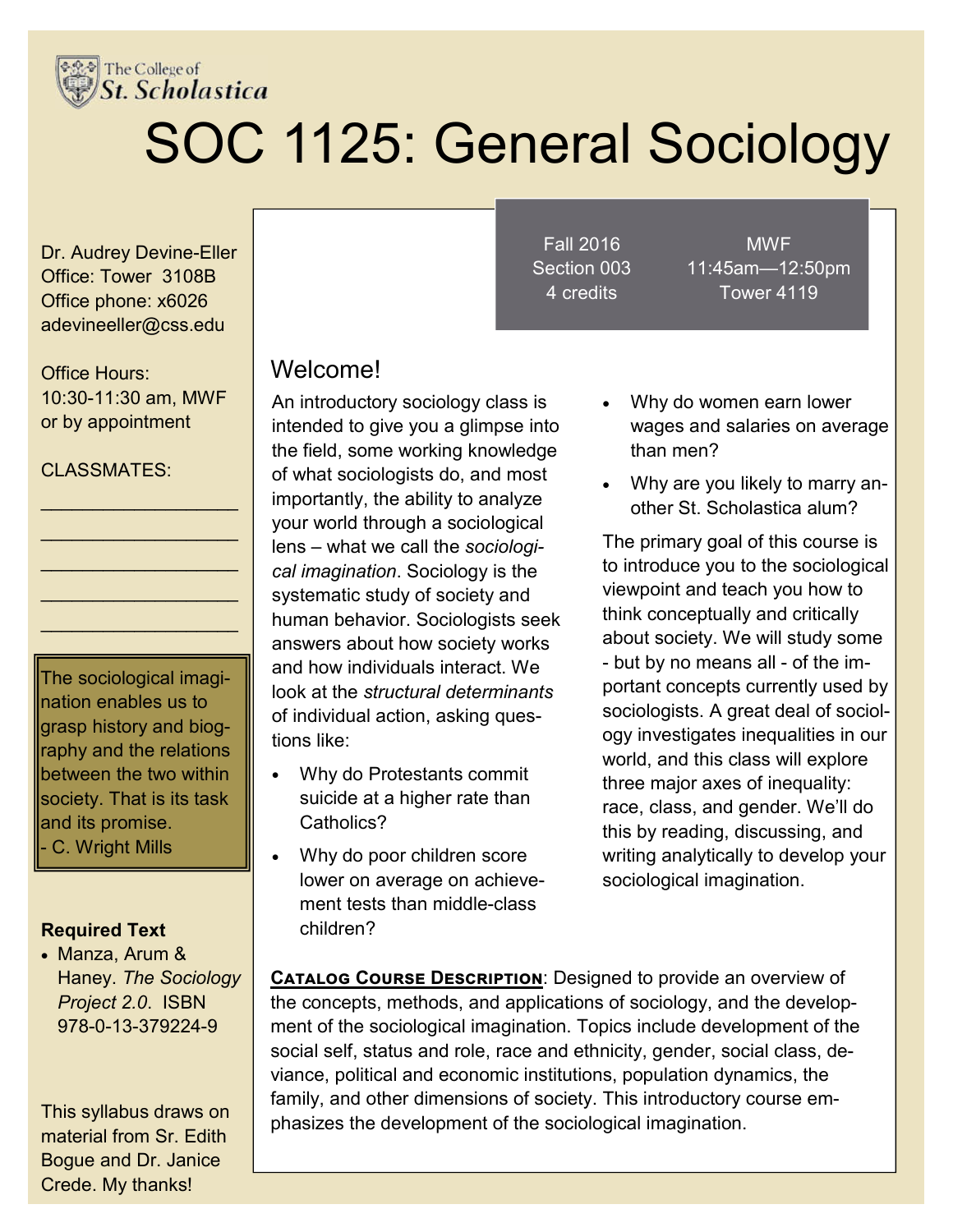#### I expect you to .... The same You can expect me to ....

- Come to class prepared, every time on time •
- Keep up with the material covered every week
- Complete and submit your assignments on time
- Produce papers reflecting your own work
- Effectively collaborate with your groups
- Participate in a lively and respectful manner
- Abide by the standards of academic honesty
- Seek help liberally
- Communicate your needs to me
- Come to class prepared, every time on time
- Facilitate classroom hours in inclusive and intellectually stimulating ways
- Hold regular office hours
- Check email at least once every business day
- Create assessments that reflect the learning goals for the course and the material we cover
- Assess your work fairly and efficiently
- Be enthusiastic about what I'm asking you to learn
- Communicate my expectations clearly

#### Course objectives

- 1. Students will develop a sociological imagination, the ability to shift outside of one's personal perspective to explain patterns and events in terms of larger social dynamics.
- 2. Students will gain a functional knowledge of sociological concepts, terminology, and lanand the magnitude contribution in the magnitude of the contriguor contributions, which is an indicated by the ability to define and use them in discussion and written assignthe measure social science ments.
- 3. Students will develop beginning-level abilities with the research methods of sociology by applying them to many of the content areas of sociology, including social institutions, social interactions, groups, and social change, with a special focus on key areas of social class, race, and gender. This will be demonstrated in exercises in class, written assignments, and on exams.
- 4. Students will increase their knowledge of different parts of society, different social structures around the world, and groups different from themselves. This knowledge will be demonstrated in discussion, exams, and written assignments.
- any hitherto unknown f will be able to apply them to data to explain social patterns, and to evaluate the usefulness of a theory for a partic-<br>The computer of the computation in the computation of the computation of the computation of the computation of exploring systematically systematically systematically systematically systematically systematically systematically systematically systematically systematically systematically systematically systematically systematically sy 5. Students will learn the major theoretical perspectives of sociology. They will be able to apply ular situation. This knowledge will be evaluated in all aspects of the course.
- 6. Students will gain ability to understand and use quantitative information in graphs and charts so to make and support decisions based on such evidence at the end of the course.
- 7. Students will increase their awareness and knowledge of cultural differences as well as the variability and diversity within groups. This exploration will include the opportunity to grapple with their natural ethnocentrism and grow in their ability to function and appreciate the multiplicity of cultures they will encounter in the 21st century world. This will be evaluated through discussion, exam, and written assignments.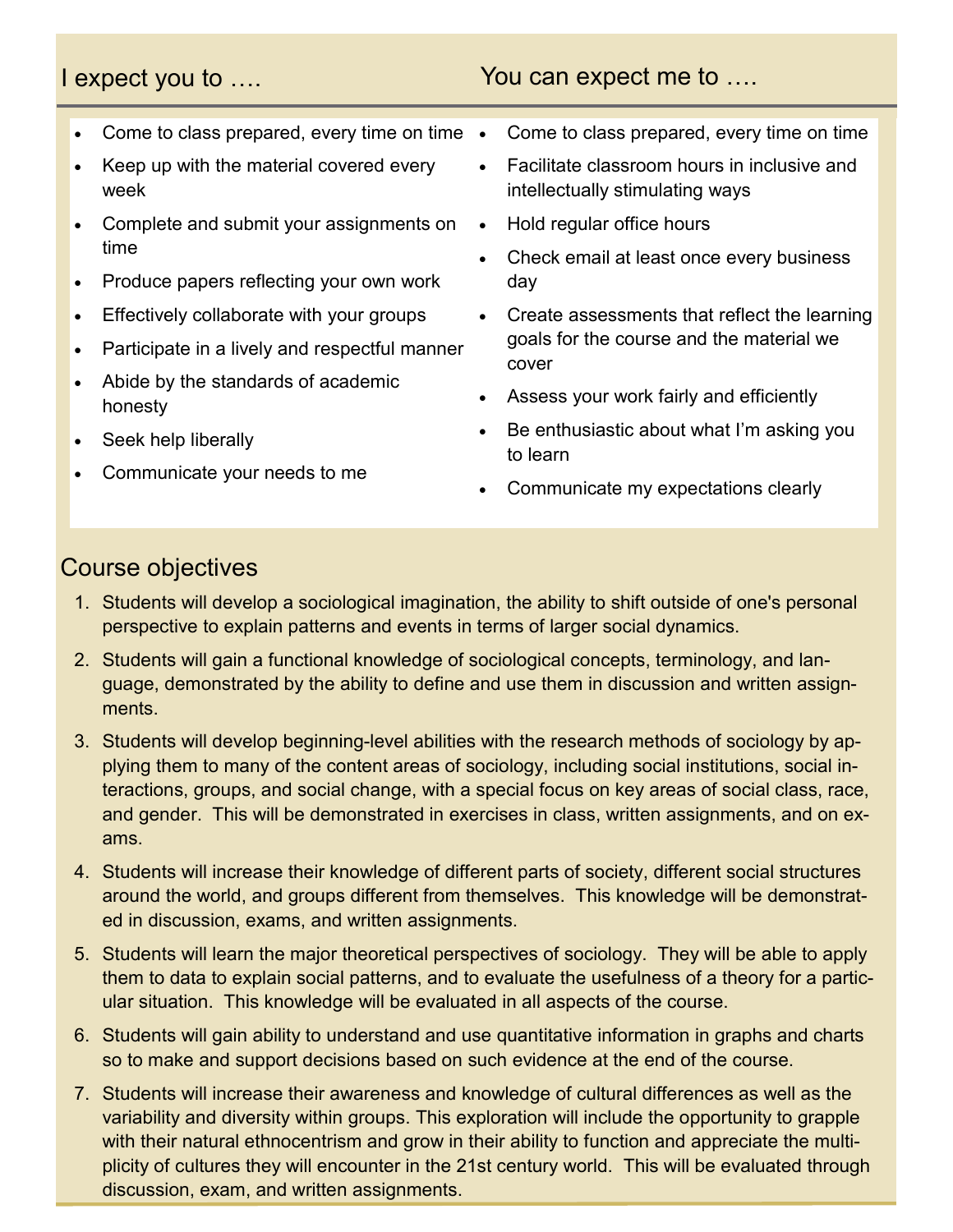# Assignments & Grading

| Assignments                                                        | Points | <b>Due Date</b>                     |
|--------------------------------------------------------------------|--------|-------------------------------------|
| • Sociology in the<br><b>News</b>                                  | 75     | See sign-up sheet                   |
| • Research-paper-                                                  | 275    | Sept 16: research q                 |
| minus-paper                                                        |        | Oct 12: read 1 article              |
|                                                                    |        | tba: list of sources                |
|                                                                    |        | tba: annotated bib                  |
|                                                                    |        | Dec 12: final & presen-<br>tations  |
| • Culture paper                                                    | 200    | <b>Nov 21</b>                       |
| • Chapter quizzes (10<br>pts * 11, drop one)                       | 100    | Throughout                          |
| • 3 exams $(75 \text{ pts} * 3)$                                   | 225    | Sept 30, Nov 14,                    |
|                                                                    |        | Weds Dec 21 @8am                    |
| • Syllabus quiz                                                    | 25     | Challenge: find out<br>what & when! |
| • Attendance & partici-<br>pation (including in-<br>class writing) | 100    | Throughout                          |
| Total                                                              | 1000   |                                     |

#### Attendance & Participation

Learning is about the interaction of minds and ideas in the classroom. Thus, attendance is required; please make sure to sign in every day. **Lively and respectful participation** is expected; if you have concerns about this, please come talk to me for ideas about how to contribute.

| <b>Grading Distribution</b> |    |  |  |  |  |
|-----------------------------|----|--|--|--|--|
| $• 95 - 100$                | A  |  |  |  |  |
| $• 90 - 94$                 | A- |  |  |  |  |
| $•88 - 89$                  | B+ |  |  |  |  |
| $• 85 - 87$                 | B  |  |  |  |  |
| $• 80 - 84$                 | B- |  |  |  |  |
| $•78 - 78$                  | C+ |  |  |  |  |
| $•75 - 77$                  | C. |  |  |  |  |
| $•70 - 74$                  | C- |  |  |  |  |
| $\bullet$ 59 and be-<br>low | F. |  |  |  |  |

# Sociology in the News

In a group of three, you will seek out a current event that relates to the topic of the course. Your current event should be thought provoking and engaging, and you should clearly articulate how the event relates to sociological concepts we have covered. Your group will prepare a **presentation** for the class lasting 10 minutes, including set-up and discussion.

Your group will also hand in a **paper**  that includes your names, an outline of your presentation including a summary of the issue and the sociological connections you make, and the references used in APA style. You should include 3 official news sources.

You will sign up for a presentation day; see course schedule.

# Exams & Quizzes

After each chapter, you'll complete a short online quiz. These help you measure your understanding of the chapter and prepare for exams. The questions will be randomly chosen from a pool for the chapter. You may take each quiz up to three times; your highest score will be counted. Quizzes must be complete by the start of the class period AFTER we finish discussing the chapter.

You'll write three COMPREHENSIVE exams (Exam 2 covers all prior material, Exam 3 covers all course material), primarily multiple choice and fill-in questions.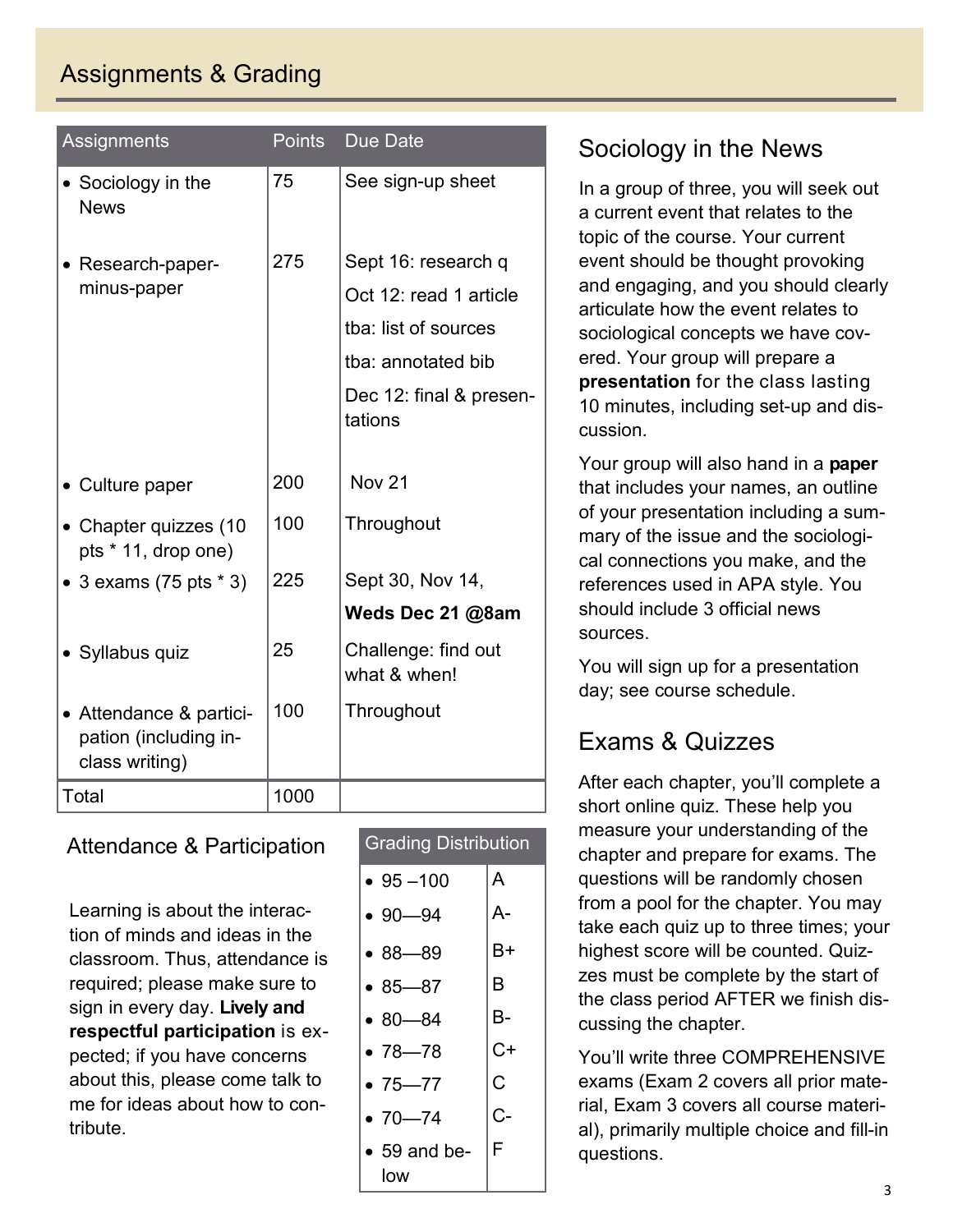Each written assignment will help you put sociology to use in your lives outside the classroom, to demonstrate your understanding of and ability to apply sociological analysis, and to learn how to express and communicate your thoughts in writing. You will be graded on your clarity of writing, your demonstration of knowledge of the relevant terms and concepts, and the insightfulness of your analysis.

Additional details about each assignment will be distributed in class.

Material should be formatted in APA style, including citations

and bibliographic lists (see http:// resources.css.edu/library/docs/ tutorials/librarytutorial7.swf).

Papers missing page numbers or word counts will not be graded. Your word processor will count the words for you; just put the count in brackets at the end of the paper, like I've done with this item. [38]

# Culture Paper

In this paper, you will use a specific list of sociological terms to analyze a group you belong to. This is an exercise in applying your newfound sociological imagination! The paper will be 1000 words (approximately 3 pages). Most people enjoy writing this paper, and I certainly enjoy reading them and getting to know you better.

It is my deliberate opinion that the one essential requisite of human welfare in all ways is scientific knowledge of human

— Harriet Martineau

nature.

The deepest problems of modern life derive from the claim of the individual to preserve the autonomy and individuality of his existence in the face of overwhelming social forces, of historical heritage, of external culture, and of the technique of life. – Georg Simmel

# Research Paper Minus Paper

In a group of three, you will prepare an annotated bibliography to answer a sociological question of your design. After developing a sociological question together, you will do research (via sociological journal articles) and prepare annotated bibliographies for at least 9 original source articles (three per person). At the end, you will prepare an approximately 100 word answer to your question. You'll also present your findings to the class. In other words, it's a research paper without the paper. At each step, we will work together in class and with library resources for advice, direction, and support.

An annotated bibliography is a HIGHLY STRUCTURED reading summary. It should be **no longer than one page/ one side**, be formatted in bullet points or easily identifiable sections, and include:

- Formal citation, in APA style
- Methods: >100 words summarizing author's methods
- Key arguments: >100 words summarizing key arguments of the piece
- Key concepts: ~5 terms or concepts
- Important quotes: anything you'd like to keep track of here
- Critique/weaknesses: >50 words summarizing shortcomings of the piece

You are welcome to write using clear abbreviations and the like; the point is to give you a clear, concise summary of the work.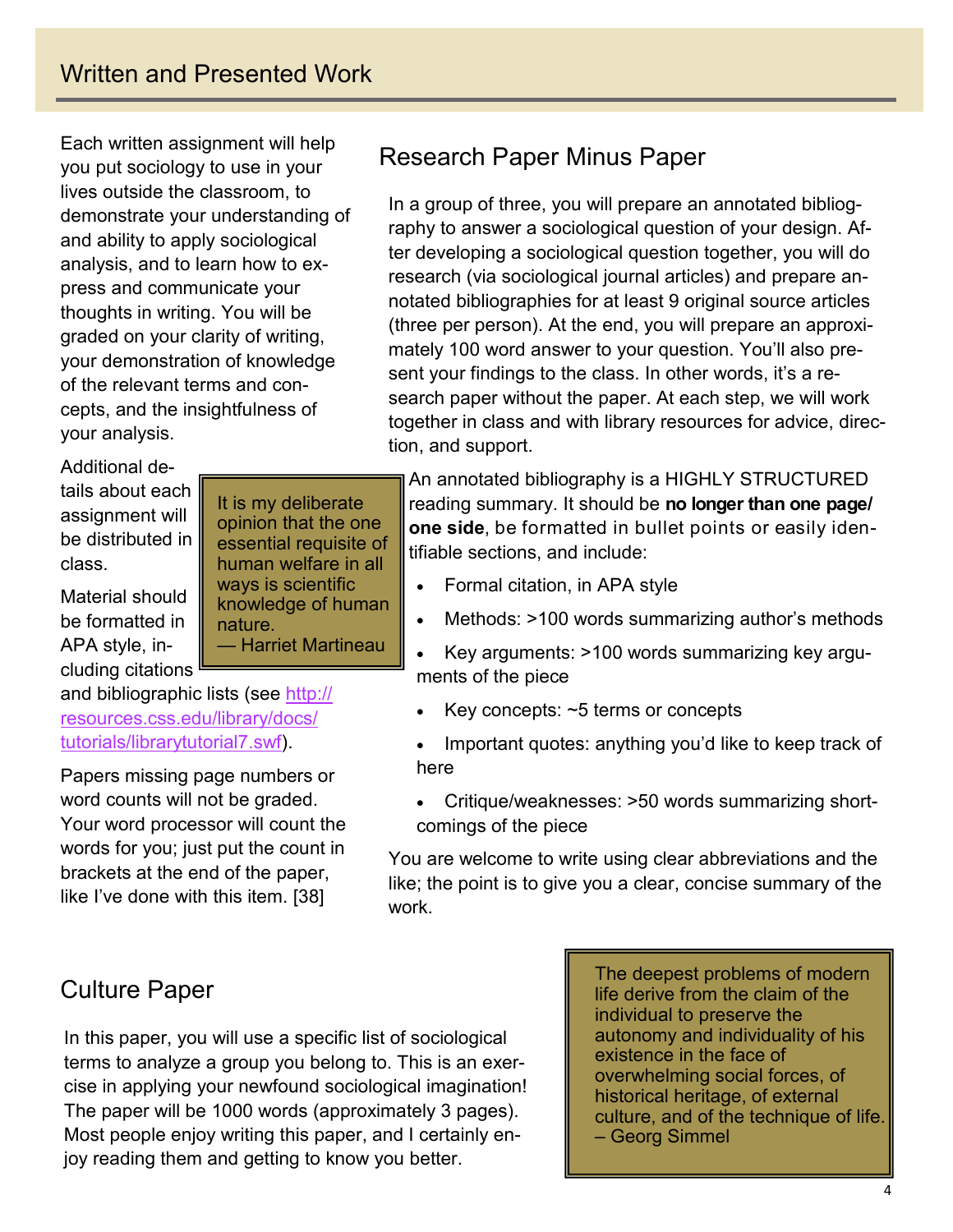## Classroom Policies

The imaginations which people have of one another are the solid facts of society.

– Charles Horton Cooley

#### General Policies

**Late Work.** I DO NOT AC-CEPT LATE WORK. For regular **writing** assignments, *I suggest that you begin your papers early enough to accommodate* any *last-minute emergencies.* As the saying goes, a failure to plan ahead on your part does not constitute an emergency on my part.

#### Classroom Atmosphere

**Be respectful** of me, of your classmates, of the College personnel and facilities. This means, at a minimum, silencing your cell phones and minimizing disruptive behavior in class, generally paying attention in class, arriving on time, and staying for the full class period.

**Please choose your words carefully**. The classroom must be a place in which everyone can participate. This means that every person must feel safe enough to express their opinions without fear of ridicule or intolerance. Remember that in good discussions, people critique ideas and not other people. The more heated the social issue we discuss, the more important it is to keep this in mind. It is normal to be or become emotionally connected to the concepts we discuss, and it is normal to have personal experiences related to those concepts. It is also normal for those experiences to be in conflict with the experiences of others in the room. For example, just as there will likely be someone in class who would prefer abortion not be legal, there will also likely be someone in class who has *had* an abortion. It's important to remember this diversity in our discussion so that we maximize, to the extent possible, the vibrancy and respectfulness of our intellectual inquiries.

For **exams**, make-ups are only offered at my discretion in instances of unavoidable, reasonable absences, clearly and promptly communicated to me. Make-ups must be taken within one business day of the exam date unless otherwise approved; if no such arrangement is made, you forfeit your right to a make-up exam. If a make-up is approved, it is your responsibility to coordinate the proctoring, whether in my office or the library.

An **incomplete** "I" may be assigned under rare and extreme circumstances. You must complete the course by the 10th week of the subsequent term, excluding summer terms. The temporary grade will convert to F if the coursework is not completed within that time frame.

**Unusual circumstances.** You might face unusual circumstances that affect your attendance or your work this semester; these might include religious or athletic commitments, health or personal problems, or other things. Please contact me within the first three weeks of the semester if you would like to discuss a specific instance that applies to you. In the case of major emergencies, please talk to me as soon as you're able. I work hard to make all my courses accessible; normal situations should be handled through the Access Center.

**Sociology** is a new science concerning itself not with esoteric matters outside the comprehension of the layman, as the older sciences do, but with the ordinary affairs of ordinary people. This seems to engender in those who write about it a feeling that the lack of any abstruseness in their subject matter demands a compensatory abstruseness in their language.

- Sir Ernest Arthur Gowers 'Sociologese', in H F Fowler, *A Dictionary of Modern English Usage*  (2nd rev ed).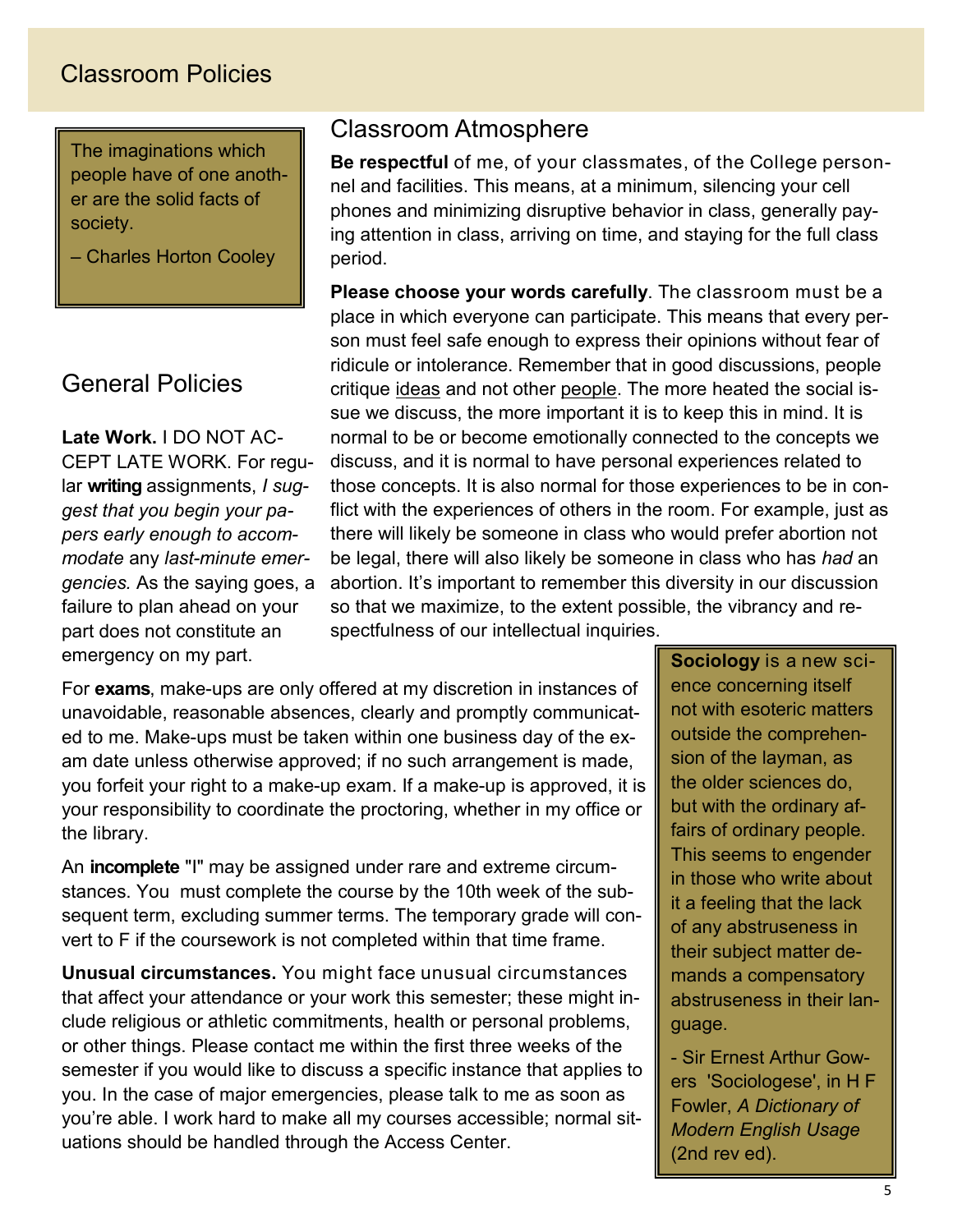### Academic Honesty

Academic honesty and integrity are highly valued in our campus community. Academic honesty directly concerns ethical behaviors that affect both the academic environment and the civic community. Academic dishonesty seriously violates the integrity of the academic enterprise and will not be tolerated at St. Scholastica. Academic dishonesty is defined as follows: misrepresentation of the work of others as one's own, dishonesty in testing, violating authorized guidelines established by instructors for individual assignments, sabotaging or damaging the work of others, or engaging in dishonesty in other academic work.

I will do my best to provide clear guidelines, but if you have ANY question about what degree of cooperation or help is authorized, please ask!

If I determined that a student has been academically dishonest, I am required to report it. Please don't make me do that! In cases of academic dishonesty, the minimum penalty to be applied by the faculty member shall be failure of the assignment or test, and the maximum penalty shall be failure of the course. In addition, a department may deny admission to or dismiss from a program a student who has engaged in academic dishonesty, and the Vice President for Academic Affairs or Vice President for Student Affairs may exclude such a student from extracurricular activities or expel him or her from the College, even on the first instance of academic dishonesty. An aggrieved student may appeal any adverse decision regarding academic dishonesty by following the procedure outlined in the academic appeal procedure in the student handbook.

# Equal Access Statement

Students with disabilities, students who sustained injury in active military service, and students with chronic medical conditions are entitled to appropriate and reasonable auxiliary aids and accommodations through The Americans with Disabilities Act and Section

504 of the Rehabilitation Act of 1973. It is the student's responsibility to notify the Center for Equal Access as soon as possible to ensure that such accommodations are implemented in a timely fashion. For more information or to request academic accommodations, please contact The Center for Equal Access in Tower Hall 2126; by phone at (218) 723- 6747, 218-625-4891; or via e-mail at access@css.edu.

Here, save your files on http://www.nataliedee.com/index.php? nttp://www.nataliedee.com/index.php? this tiny little thing. I promise you won't lose it. date=022311 date=02231 Natalie Dee.com

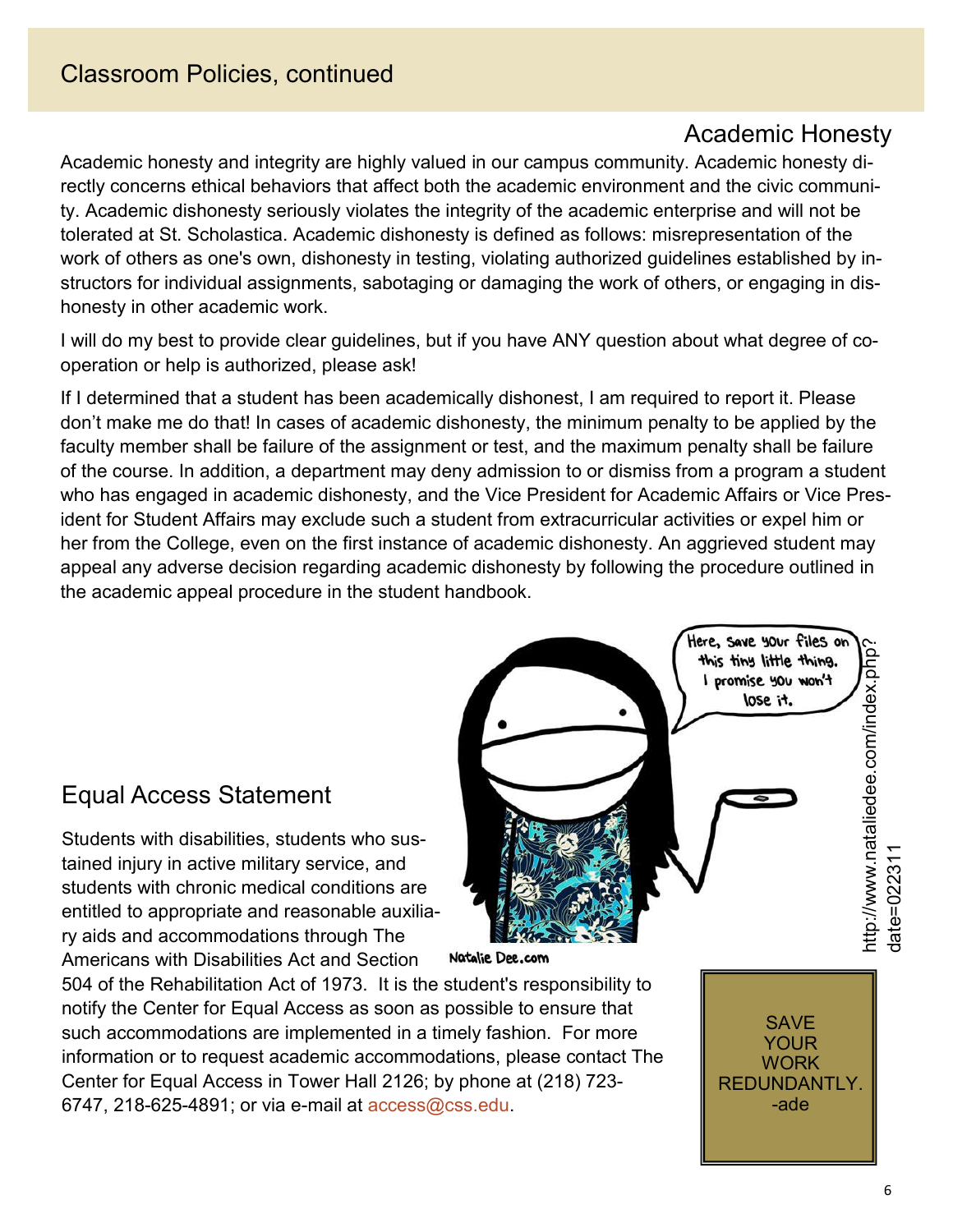#### Contacting me.

The best way to contact me is via **email**: adevineeller@css.edu. Please read the syllabus thoroughly before emailing me with questions about the course. Don't email me an hour before class starts to ask me questions about the reading or exams; not only will I not have time to respond to you before class, but I will also know you put off the assignment until the last minute. You can expect me to respond to email every afternoon while I'm in my office. (i.e., I might not check email between 5 pm and the start of class the next morning … plan ahead!)

When you email, please include enough details about the assignment or question that I know what you're asking. I don't like to respond to email when I don't know who it's from. I welcome anonymous emails with suggestions, critiques, or comments about the course.

**Syllabus "quiz."** Please send me an email, before the 2nd day of class, & tell me something you'd like me to know about you (fun, serious, whatever!).

**Office hours.** I have office hours every week, as listed on the first page of this syllabus. Feel free to just drop by or to make an appointment ahead of time for priority. If my scheduled office hours conflict with your schedule, please **email** me to set up an alternate time. **You may drop in if my door is open.**

#### **Resources**

**If you are having trouble in class**, here are some steps you can take:

- Come to my office hours and talk about it!
- Seek out a tutor that will help with reading, writing, or time management

The **Add/Drop Period** for Fall 2015 Courses ends Monday, September 19. Last day to withdraw from a course is Monday, November 7.

**Connectivity problems** will not be accepted as an excuse for delayed work. Please plan ahead.

#### Use of Your Work

Sometimes it helps me to use anonymized student work as part of my teaching portfolio, where I demonstrate my teaching methods and success. I also like to use student work as examples in class, for the benefit of other students. If you prefer not to have your work used, please let me know.

I think it generally true that sociology does not discover what no one ever knew before, in this differing from the natural sciences. Rather, good social science produces a deeper understanding of things that many people are already pretty much aware of. But I should say that whatever virtue this analysis has does not come from the discovery of any hitherto unknown facts or relations. Instead, it comes from exploring systematically the implications of the … concept.

—Becker, Art Worlds

**I reserve the right to make changes to this syllabus**.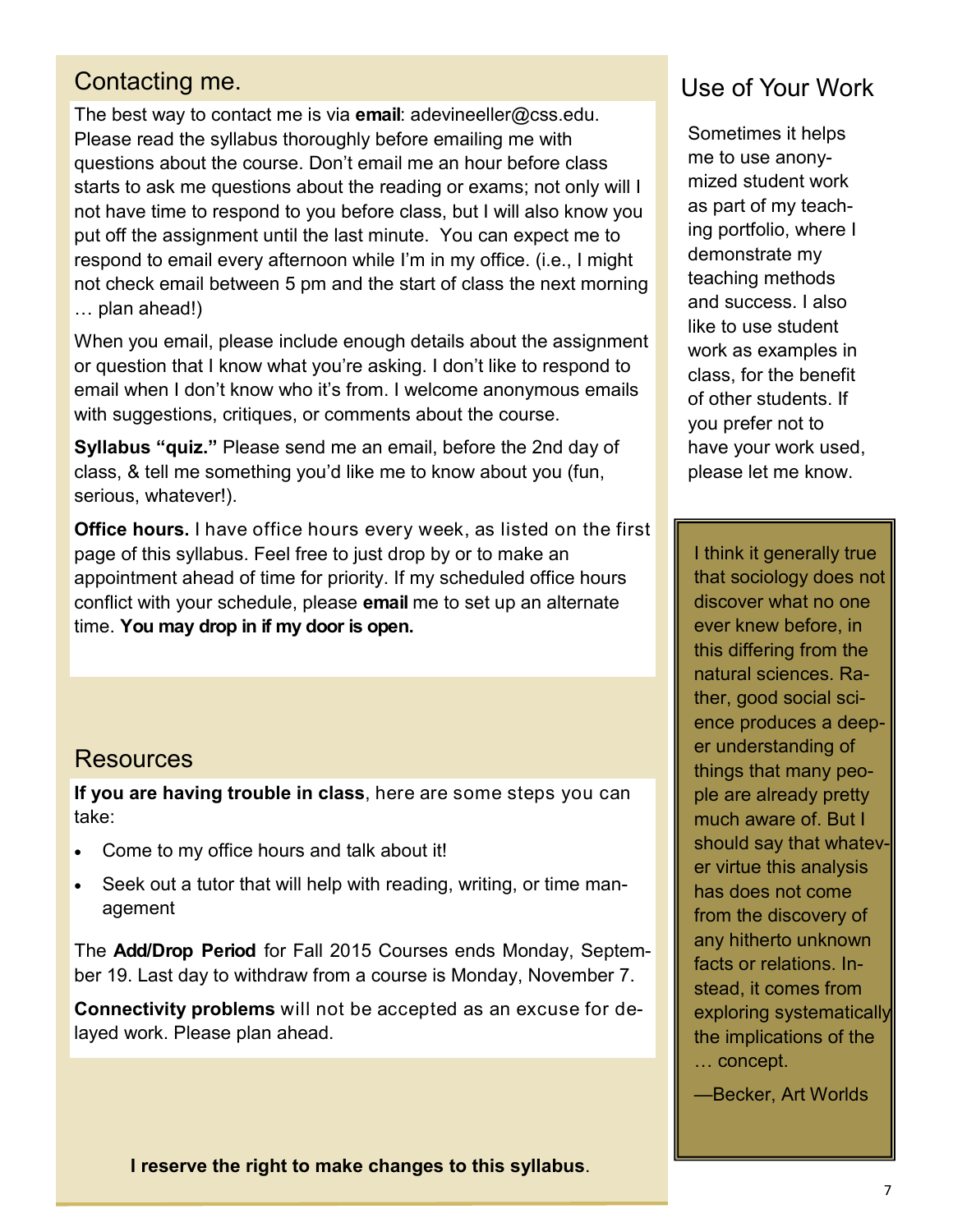| COURSE SCHEDULE GEN SOC 1125, FALL 2016 |             |                                                                           |                                     |                |  |  |
|-----------------------------------------|-------------|---------------------------------------------------------------------------|-------------------------------------|----------------|--|--|
| Date                                    | Day         | Reading (supplemental readings may be added)                              | <b>What's Due by Start of Class</b> | <b>Week</b>    |  |  |
| 9/7/2016                                | W           | Read this syllabus!                                                       |                                     | $\mathbf 1$    |  |  |
| 9/9/2016                                | F           | Miner, Horace. 1956. "Body Ritual among the Nacirema."                    |                                     |                |  |  |
|                                         |             | American Anthropologist 58:503-507. (On bannerweb)                        |                                     |                |  |  |
| 9/12/2016                               | M           | Ch1: The Sociological Imagination                                         |                                     | $\overline{2}$ |  |  |
| 9/14/2016                               | W           |                                                                           |                                     |                |  |  |
| 9/16/2016                               | F.          | Ch3: Studying the Social World                                            | <b>Research Question</b>            |                |  |  |
| 9/19/2016                               | M           |                                                                           |                                     | 3              |  |  |
| 9/21/2016                               | W           |                                                                           |                                     |                |  |  |
| 9/23/2016                               | F           | Ch4: Social Interaction                                                   |                                     |                |  |  |
| 9/26/2016                               | M           |                                                                           |                                     | 4              |  |  |
| 9/28/2016                               | W           |                                                                           | 2 SITN                              |                |  |  |
| 9/30/2016                               | F.          | Exam 1                                                                    |                                     |                |  |  |
| 10/3/2016                               | M           | Workshop Day with Librarian                                               | Possible articles, printed out      | 5              |  |  |
| 10/5/2016                               | W           | <b>Community Day - no classes</b>                                         |                                     |                |  |  |
| 10/7/2016                               | F           | Workshop Day: group collaboration on articles                             |                                     |                |  |  |
| 10/10/2016                              | M           | Student work day: select & read 1 source article                          |                                     | 6              |  |  |
| 10/12/2016                              | W           | Workshop Day - writing an annotated bibliography                          | Read/note 1 source article          |                |  |  |
| 10/14/2016                              | Æ           | <b>Inauguration Day - no classes</b>                                      |                                     |                |  |  |
| 10/17/2016                              | M           | Ch5: Social Structure                                                     |                                     | $\overline{7}$ |  |  |
| 10/19/2016                              | W           |                                                                           | 2 SITN                              |                |  |  |
| 10/21/2016                              | F           | Ch2: Social Theory                                                        |                                     |                |  |  |
| 10/24/2016                              | M           |                                                                           |                                     | 8              |  |  |
| 10/26/2016                              | W           | Ch6: Culture, Media & Communication                                       | 2 SITN                              |                |  |  |
| 10/28/2016                              | F           |                                                                           |                                     |                |  |  |
| 10/31/2016<br>11/2/2016                 | M<br>W      | Midsemester Break - no classes<br>Ch 17: Crime, Deviance & Social Control |                                     | 9              |  |  |
|                                         |             |                                                                           |                                     |                |  |  |
| 11/4/2016                               | F           |                                                                           |                                     |                |  |  |
| 11/7/2016<br>11/9/2016                  | M<br>W      | Ch 10: Social Strati cation, Inequality & Poverty                         | 2 SITN                              | 10             |  |  |
| 11/11/2016                              | F           |                                                                           |                                     |                |  |  |
| 11/14/2016                              | M           | Exam 2                                                                    |                                     | 11             |  |  |
| 11/16/2016                              | W           | Ch 11: Race & Ethnicity                                                   |                                     |                |  |  |
| 11/18/2016                              | F           |                                                                           |                                     |                |  |  |
| 11/21/2016                              | M           |                                                                           | Culture paper                       |                |  |  |
| 11/23/2016                              | W, F        | Thanksgiving break - no classes                                           |                                     |                |  |  |
| 11/28/2016                              | M           | Ch 12: Gender & Sexuality                                                 |                                     | 12             |  |  |
| 11/30/2016                              | W           |                                                                           | 2 SITN                              |                |  |  |
| 12/2/2016                               | F           |                                                                           |                                     |                |  |  |
| 12/5/2016                               | M           | Ch 16: Health & Medicine                                                  |                                     | 13             |  |  |
| 12/7/2016                               | W           |                                                                           |                                     |                |  |  |
| 12/9/2016                               | F           |                                                                           |                                     |                |  |  |
| 12/12/2016                              | M           | RP-P presentations                                                        | Final RP-P, presentations           | 14             |  |  |
| 12/14/2016                              | W           | RP-P presentations                                                        |                                     |                |  |  |
| 12/16/2016                              | $\mathsf F$ | RP-P presentations                                                        |                                     |                |  |  |
| 12/21                                   | W           | Exam 3 @8am                                                               |                                     |                |  |  |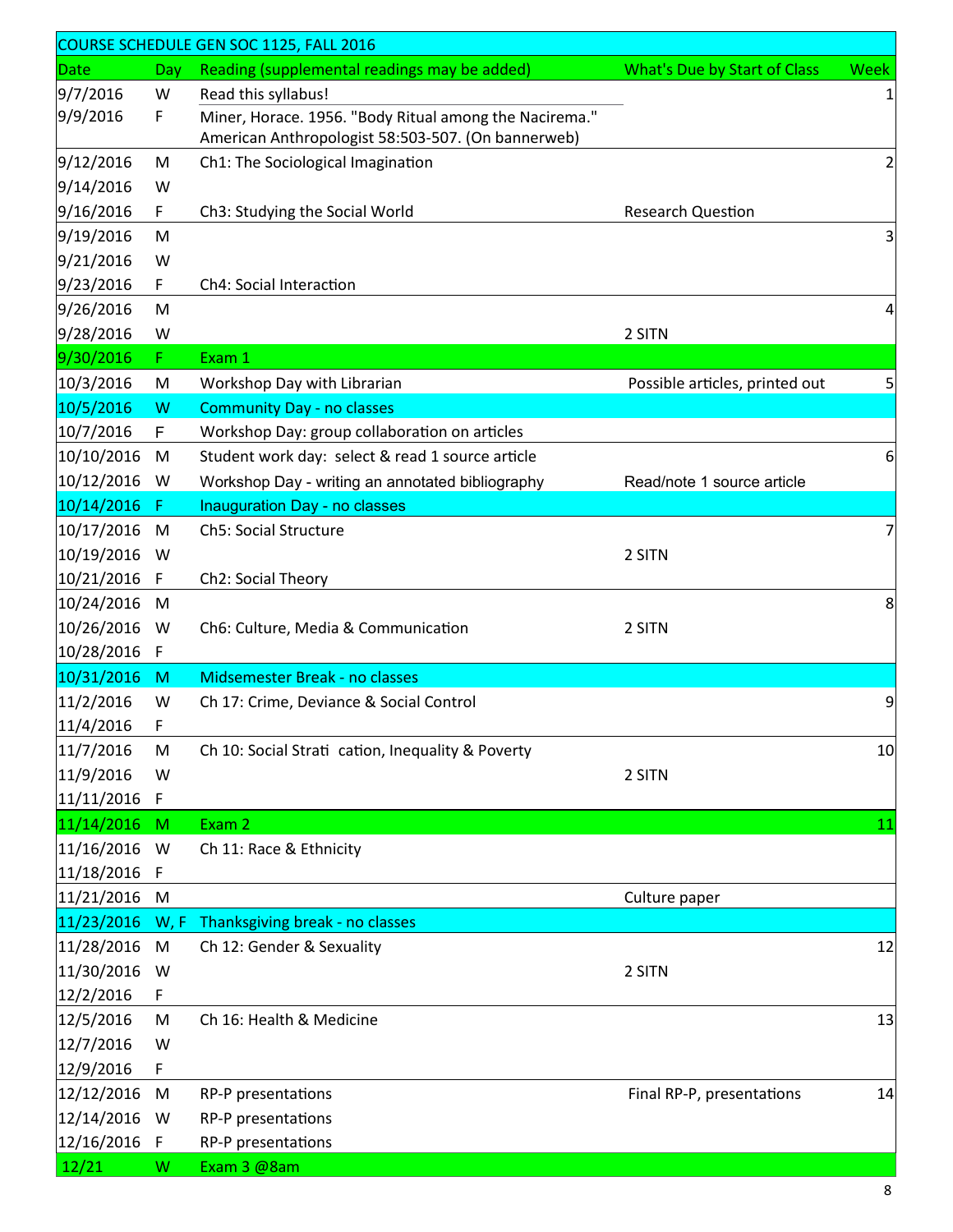# Attendance & Participation

You already know attendance is important in this class. But prioritizing and making hard decisions about your time is a learned skill, and you can practice that here too.

You have the option to use, without penalty or question, **three personal days.**  You might choose to save these for when you're sick; you might need to use them when you travel for athletics; you might wish to observe religious holidays other than the College's; you might just want to go sledding or sleep in. You don't even have to tell me why. I suggest choosing carefully. You don't, of course, have to use both of them, and they do NOT allow you extensions on work due, quizzes, or exams.

**After three absences, each additional absence will cost you 3% of your final grade. With otherwise perfect grades, if you miss more than 10 days total, you will not pass the class.** Students who have need of special accommodations or encounter emergency situations during the class should talk to me ASAP.



To redeem, cut out, write your name, and bring to the next class period.

Who's Herbert Blumer? An American sociologist (1900-1987) who developed the *Symbolic Interactionism* theoretical perspective, in a 1969 book of that name. He challenged reigning ideologies of *behaviorism* and of *positivistic* methodologies. Blumer played pro football for the Chicago Cardinals while completing his doctorate, and then originated the sociology department at Berkeley.

#### Source: http://en.wikipedia.org/wiki/ Herbert\_Blumer

Image: http://www.lib.berkeley.edu/ uchistory/archives\_exhibits/ in\_memoriam/catalog/ blumer\_herbert.html